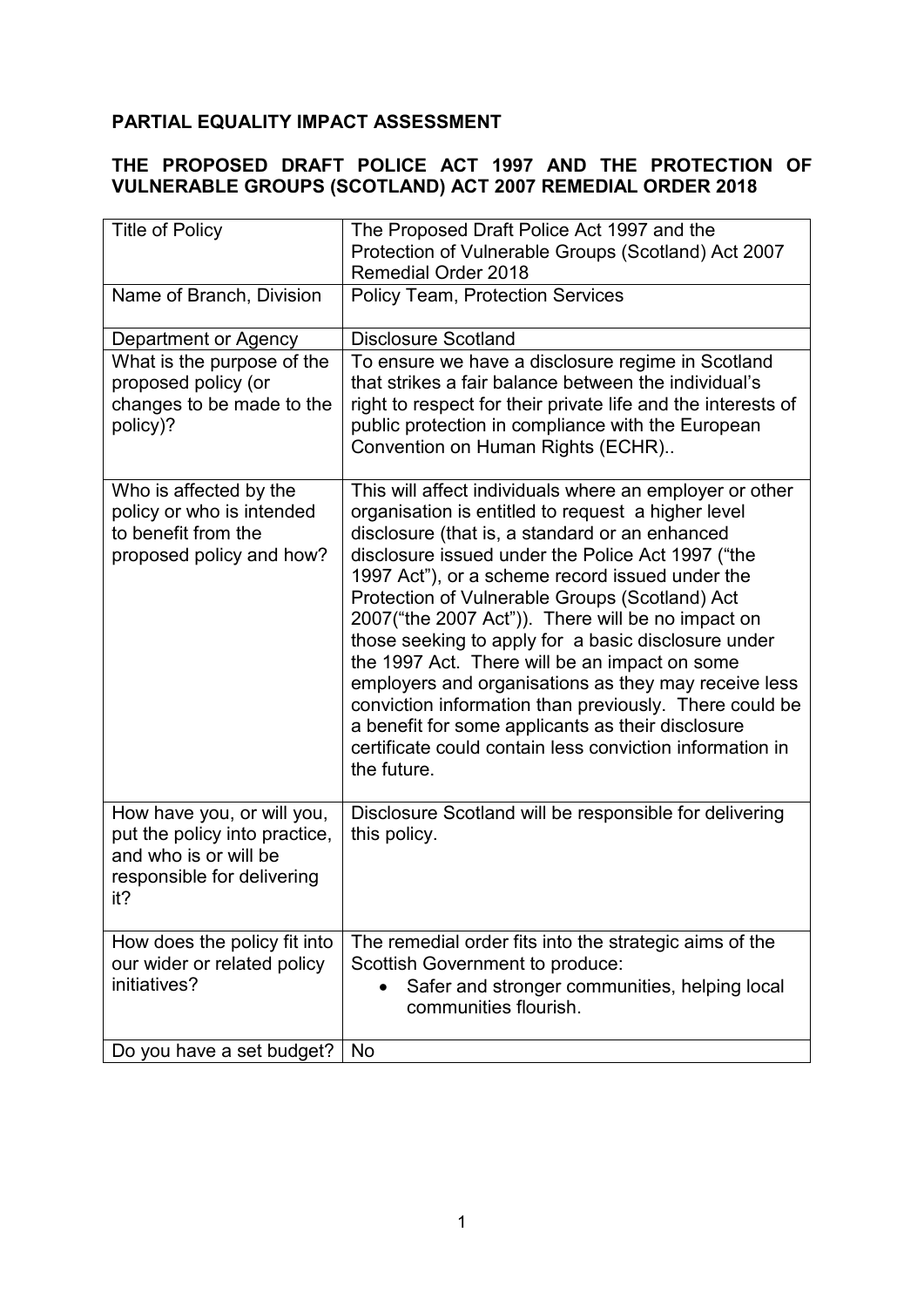### **Introduction**

Equality impact assessment (EQIA) is about considering how policy (by policy we mean activities, functions, strategies, programmes, and services or processes) may impact, either positively or negatively, on different sectors of the population in different ways.

The Scottish Government has a statutory duty to consider and address the impact of policy on particular groups. Equality legislation covers the characteristics of: age, disability, gender reassignment, gender including pregnancy and maternity, race, religion and belief and sexual orientation.

In order to begin to determine the equality impact of these amendments on society we have collected information from data analysts within Disclosure Scotland. Due to the nature of the legislative process for the remedial order which is set out in section 13 of the Convention Rights (Compliance) (Scotland) Act 2001, a formal consultation will be launched on 11 September 2017, where we will invite written observations on the Proposed Draft Order, including any potential impact it may have on any particular groups of people. The consultation will run for the statutory 60 day period.

This partial EQIA is not intended to be a definitive statement or assessment of impacts but presents possible impacts that may require further assessment by the Scottish Government. A more comprehensive final EQIA will be produced using the partial EQIA and taking into account the views of a wide range of stakeholders throughout the consultation period.

In order to ascertain stakeholder views on the equality impact of the proposed legislative changes, two specific equality questions will be contained in the Respondent Information Form that will be used to record responses to the consultation. These are:

- In relation to the Equality Impact Assessment, please tell us about any potential impacts, either positive or negative; you feel the amendments to legislation in this consultation document may have on any particular groups of people?
- In relation to the Equality Impact Assessment, please tell us what potential there may be within these amendments to legislation to advance equality of opportunity between different groups and to foster good relations between different groups?

## **Rationale and aims of policy**

Standard and enhanced disclosures are issued under the Police Act 1997 ("the 1997 Act") and disclosures of PVG scheme records are issued under the Protection of Vulnerable Groups (Scotland) Act 2007 ("the 2007 Act") - these types of disclosures are referred to collectively as 'higher level disclosures'. In 2015, the Police Act 1997 and the Protection of Vulnerable Groups (Scotland) Act 2007 Remedial (No. 2) Order 2015 amended the 1997 and 2007 Acts in relation to the spent conviction information which could be disclosed in a higher level disclosure. That Order introduced lists of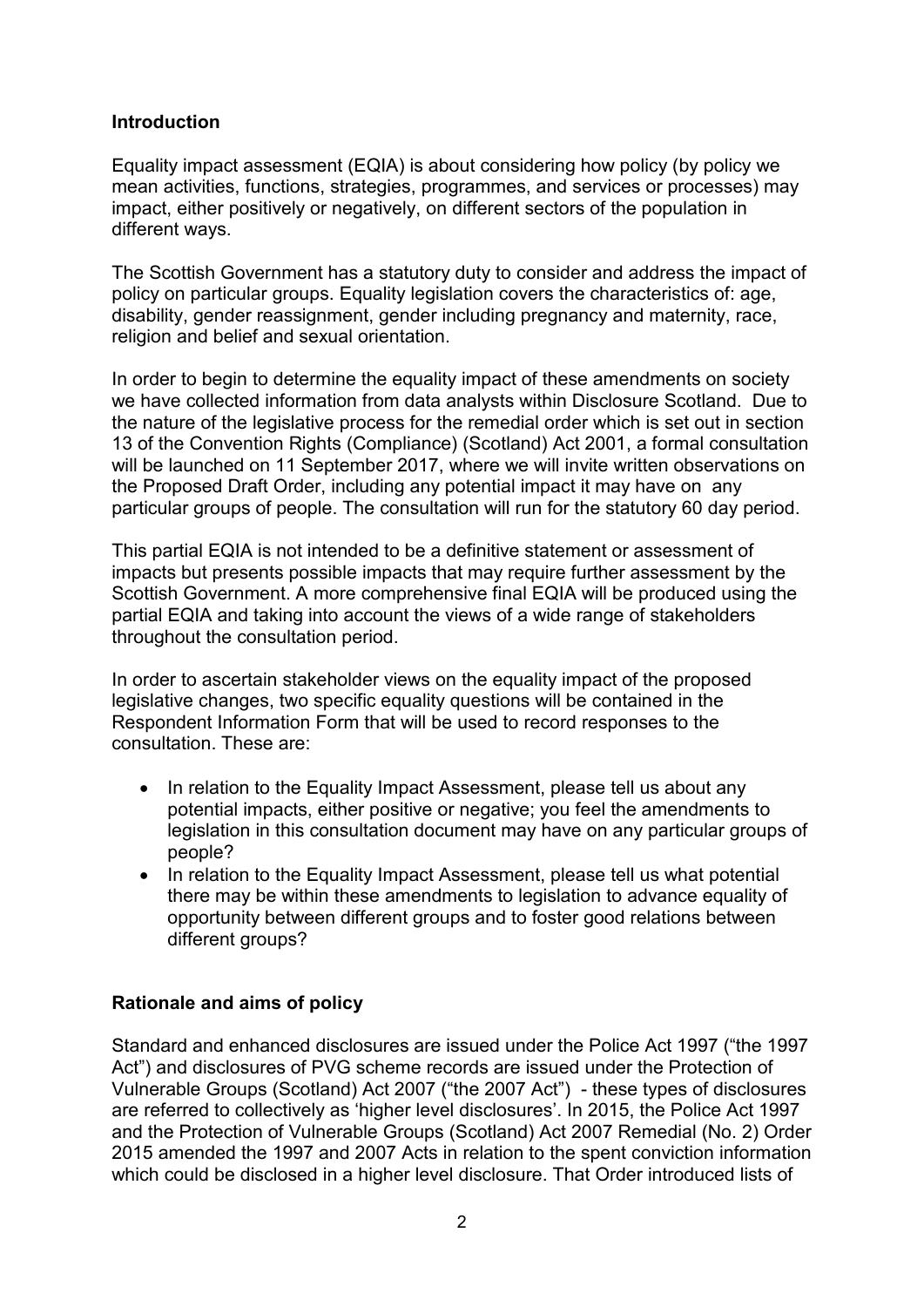offences into Schedules 8A and 8B of the 1997 Act. Schedule 8A lists certain spent convictions which will continue always to be disclosed due to the serious nature of the offence (sometimes referred to as the 'offences which must always be disclosed' list); schedule 8B lists certain spent convictions which are to be disclosed depending on the length of time since conviction and the disposal of the case (sometimes referred to as the 'offences which are to be disclosed subject to rules' list).

In the case *P v Scottish Ministers* [2017] CSOH 33, P raised a petition for judicial review in relation to the disclosure of a previous conviction for lewd and libidinous practices on his PVG scheme record. Although the conviction was spent, the offence had been included in P's scheme record due to it being in the list of offences that must always be disclosed (the "Always Disclose List" as listed in schedule 8A of the [1](#page-2-0)997 Act<sup>1</sup>). On 17 May 2017 the court declared that, insofar as they require automatic disclosure of P's conviction before the Children's Hearing, the provisions of the Police Act 1997 and the Protection of Vulnerable Groups (Scotland) Act 2007 Remedial (No. 2) Order 2015 ("the remedial order") unlawfully and unjustifiably interfered with the petitioner's right under Article 8 of the European Convention on Human Rights, and Scottish Ministers had no power to make the provisions in terms of section 57(2) of the Scotland Act 1998 ("the 1998 Act").

The effect of the court order has been suspended under section 102 of the Scotland Act 1998 Act for nine months (to 17 February 2018) to allow Ministers to remedy the legislation.

The 2018 Proposed Draft Order sets out the proposed amendments to the Police Act 1997 and the Protection of Vulnerable Groups (Scotland) Act 2007. The effect of the amendments will be that recipients of higher level disclosures under those Acts whose disclosure contains information about a conviction for an offence listed in schedule 8A of the Police Act 1997 (offences which must always be disclosed) will in certain specified circumstances have the right to apply to a Sheriff in order to seek removal of that conviction information before their disclosure is sent to a third party such as an employer.

They will have this right where the conviction for a schedule 8A offence is spent and

(a) where the person was aged under 18 at the date of conviction, 7 years and 6 months have passed since the date of the conviction; or

(b) where the person was aged 18 or over at the date of conviction, 15 years have passed since the date of the conviction.

We consider that this policy should provide an ECHR compliant system.

#### **Who was involved in this EQIA?**

-

An initial framing exercise for the EQIA was carried out involving a range of internal stakeholders from Disclosure Scotland.

<span id="page-2-0"></span><sup>1</sup> Schedule 8A was inserted into the Police Act 1997 by *the Police Act 1997 and the Protection of Vulnerable Groups (Scotland) Act 2007 Remedial (No. 2) Order 2015* (Scottish Statutory Instrument 2015 No. 423).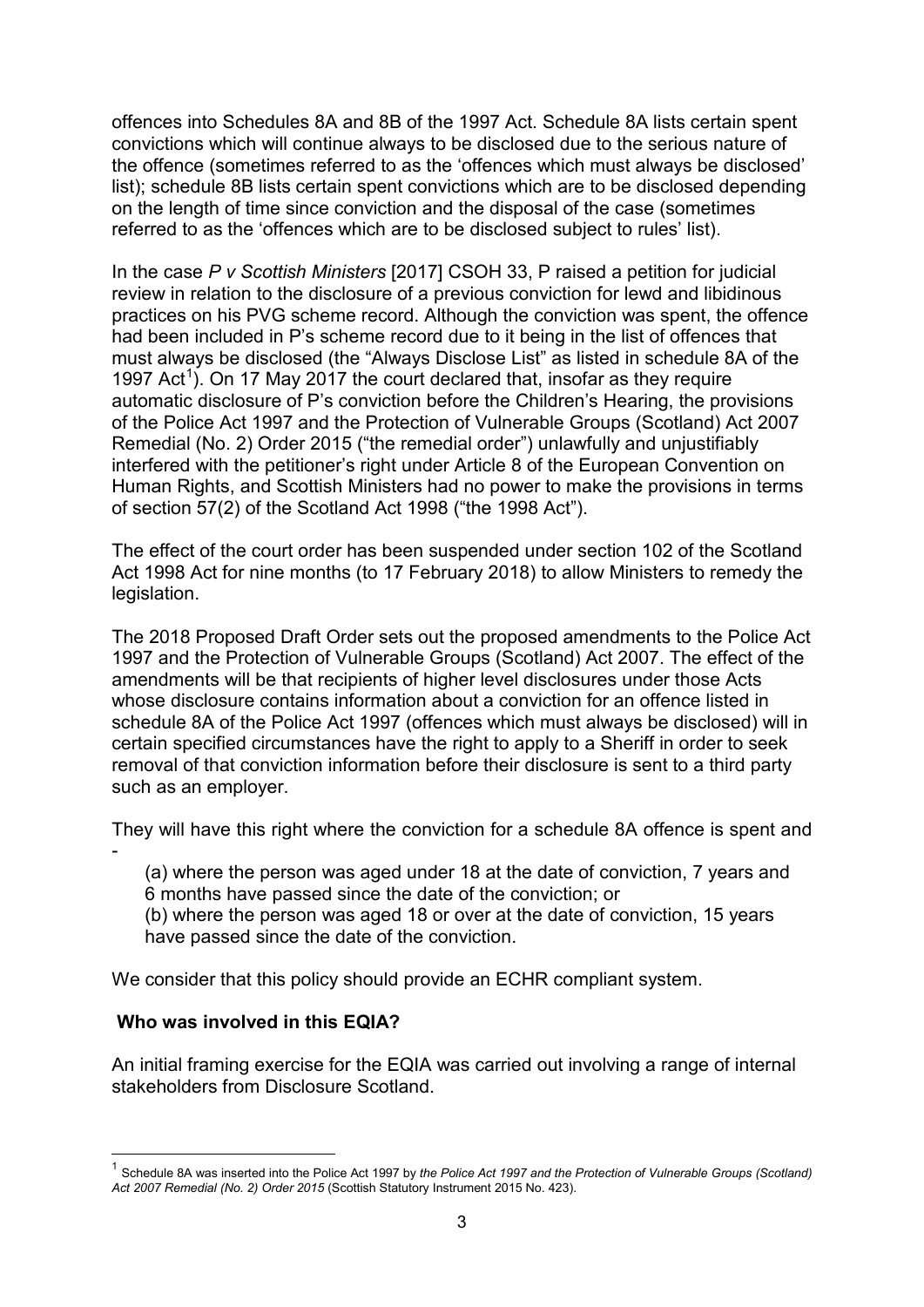This exercise helped to identify the potential impact of the legislation on other Scottish Government policy areas and on those in protected groups. It also assisted in identifying available existing evidence.

Due to the nature of the legislative process for the remedial order which is set out in section 13 of the Convention Rights (Compliance) (Scotland) Act 2001, a formal consultation will be launched on 11 September 2017, where we will invite written observations on the Proposed Draft Order, including any potential impact it may have on any particular groups of people. The consultation will run for the statutory 60 day period. Respondents will be invited to comment on the proposed draft remedial order and the amendments it makes, the partial Business and Regulatory Impact Assessment, the Child Rights and Wellbeing Impact Assessment, the Privacy Impact Assessment and the partial Equalities Impact Assessment.

## **Scope of the EQIA**

The scope of this EQIA is the impact of the legislation on those requiring a higher level disclosures who have one or more protected characteristics.

## **Data sources**

A variety of information sources were used in compiling this EQIA, which includes, but is not exclusive of:

- Scotland's Population 2016 The Registrar General's Annual Review of Demographic Trends
- Scottish Household Survey (2015)
- Annual Population Survey, results for year to 31 March 2017, ONS
- Scottish Government labour Market Briefing August 2017
- Disclosure Scotland Management Information Database

## **Summary of key impact in equalities**

To understand the different needs and experiences of those affected by the policy, we have gathered the following information about the impacts. The following is a summary of our findings so far. This is not a definitive or complete list of impacts, and some may turn out, on further assessment, not to be relevant.

| Do we have information on            |     |   |           |  |
|--------------------------------------|-----|---|-----------|--|
| Age                                  | Yes |   | <b>No</b> |  |
| <b>Disability</b>                    | Yes |   | <b>No</b> |  |
| Gender                               | Yes | Χ | <b>No</b> |  |
| Lesbian, Gay, Bisexual & Transgender | Yes |   | <b>No</b> |  |
| Race                                 | Yes |   | <b>No</b> |  |
| <b>Religion and Belief</b>           | Yes |   | No        |  |

Age Evidence: 1,087,200 members of the PVG scheme, this equates to 20% of the population of Scotland. Members of the PVG scheme vary in age, from 14 years to 85+ years.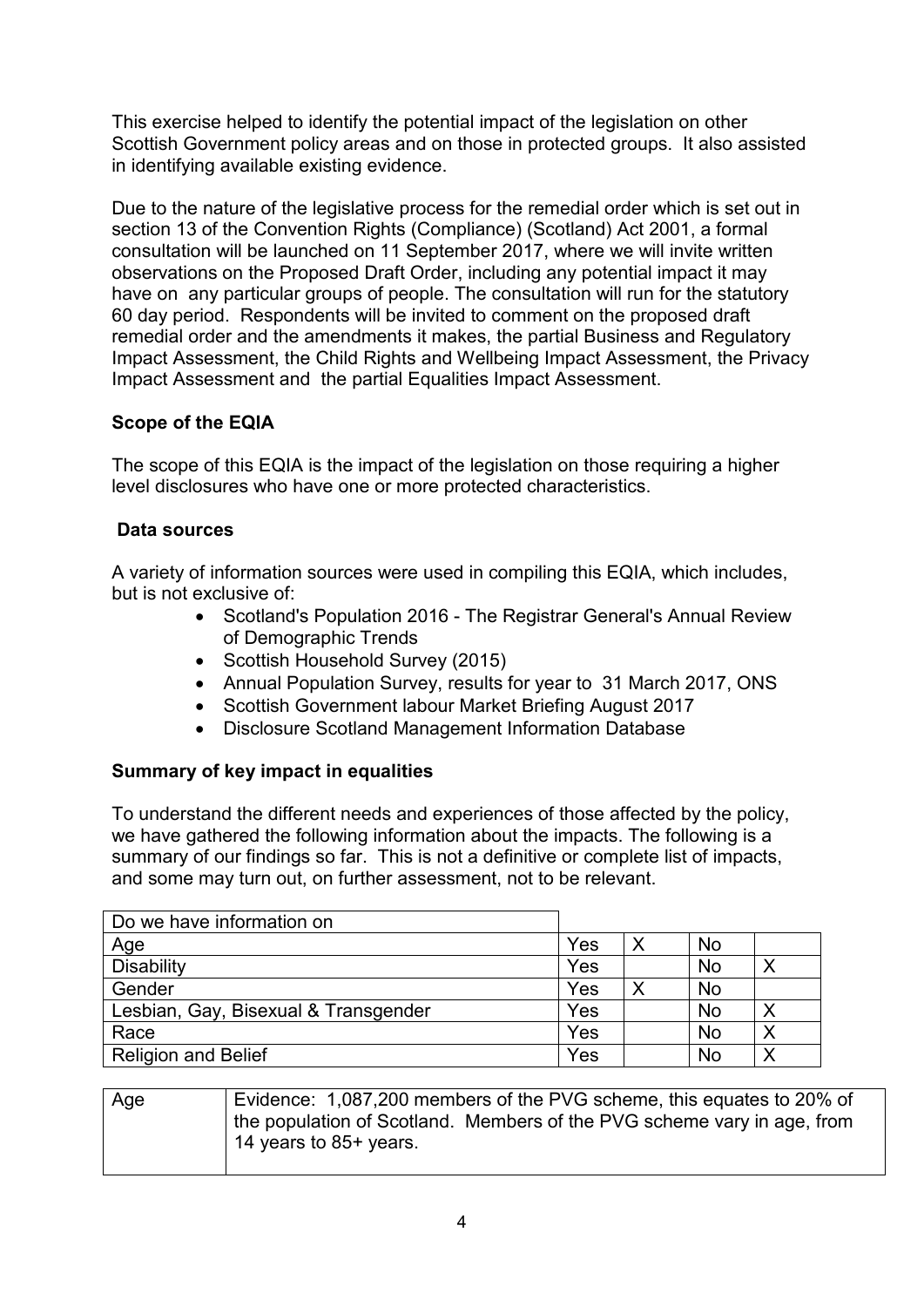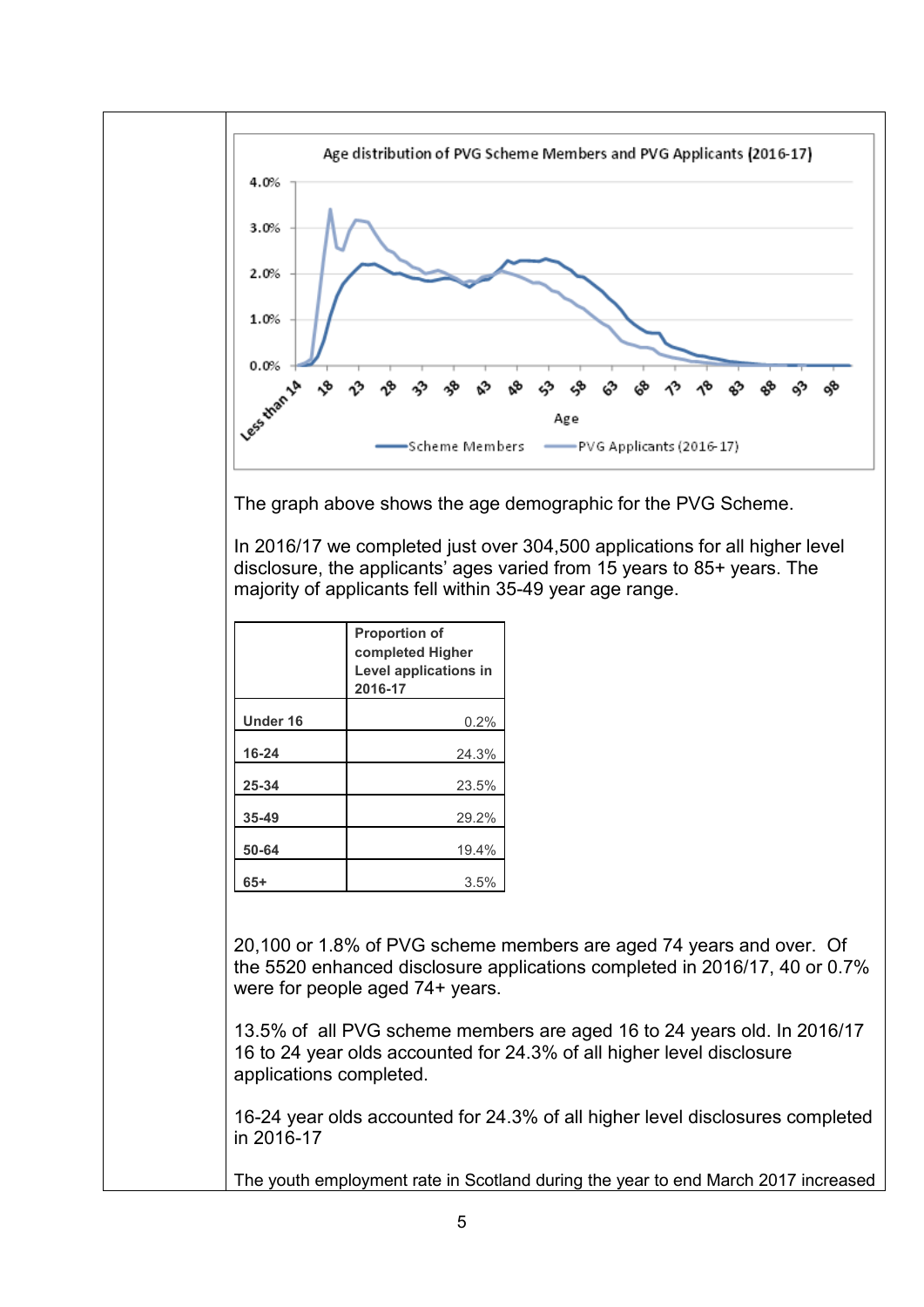|                   | by 1.5 percentage points over the year from 55.9% to 57.4%,<br>The Scottish Government considers that the legislative changes would not<br>have a disproportionate impact on any particular age group. However,<br>consultation responses may suggest otherwise.                                                                                                                                                                                                               |                                         |                   |         |                                            |                    |  |  |  |  |  |
|-------------------|--------------------------------------------------------------------------------------------------------------------------------------------------------------------------------------------------------------------------------------------------------------------------------------------------------------------------------------------------------------------------------------------------------------------------------------------------------------------------------|-----------------------------------------|-------------------|---------|--------------------------------------------|--------------------|--|--|--|--|--|
| <b>Disability</b> | No information available. Disclosure Scotland does not collect any<br>information on the disability of disclosure applicants since disability has no<br>bearing on the conduct of disclosure checks.                                                                                                                                                                                                                                                                           |                                         |                   |         |                                            |                    |  |  |  |  |  |
| Gender            | In 2016, 51% of Scotland's population were female and 49% were male.<br>As of August 2017 79.2% of males aged 16-64 were in employment<br>compared to 71.3% of women. Of those people in part time employment, 75%<br>were female and 25% were male.<br>The diagrams below show the gender split for PVG applications and<br>membership since the inception of the PVG Scheme. These show that more<br>women are PVG members and more women are applying to the PVG<br>scheme. |                                         |                   |         |                                            |                    |  |  |  |  |  |
|                   |                                                                                                                                                                                                                                                                                                                                                                                                                                                                                |                                         | <b>Female</b>     |         | <b>Male</b>                                |                    |  |  |  |  |  |
|                   |                                                                                                                                                                                                                                                                                                                                                                                                                                                                                | Level                                   | <b>Proportion</b> | Level   | <b>Proportion</b>                          |                    |  |  |  |  |  |
|                   | <b>Scheme</b><br><b>Members</b><br><b>PVG</b><br><b>Applications</b>                                                                                                                                                                                                                                                                                                                                                                                                           | 757,000                                 | 69.6%             | 330,200 | 30.4%                                      |                    |  |  |  |  |  |
|                   | $(2016-17)$                                                                                                                                                                                                                                                                                                                                                                                                                                                                    | 206,300                                 | 71%               | 82,500  | 29%                                        |                    |  |  |  |  |  |
|                   | 100%<br>90%<br>80%<br>70%<br>Percentage<br>60%<br>50%<br>40%<br>30%<br>20%<br>10%<br>0%                                                                                                                                                                                                                                                                                                                                                                                        | 30.4%<br>69.6%<br><b>Scheme Members</b> |                   |         | 28.6%<br>71.4%<br>PVG Applicants (2016-17) | ■ Male<br>■ Female |  |  |  |  |  |
|                   | The diagram below shows the gender split for enhanced disclosure<br>applications in 2016/17. This shows that men tend to be requesting more<br>enhanced disclosures.                                                                                                                                                                                                                                                                                                           |                                         |                   |         |                                            |                    |  |  |  |  |  |